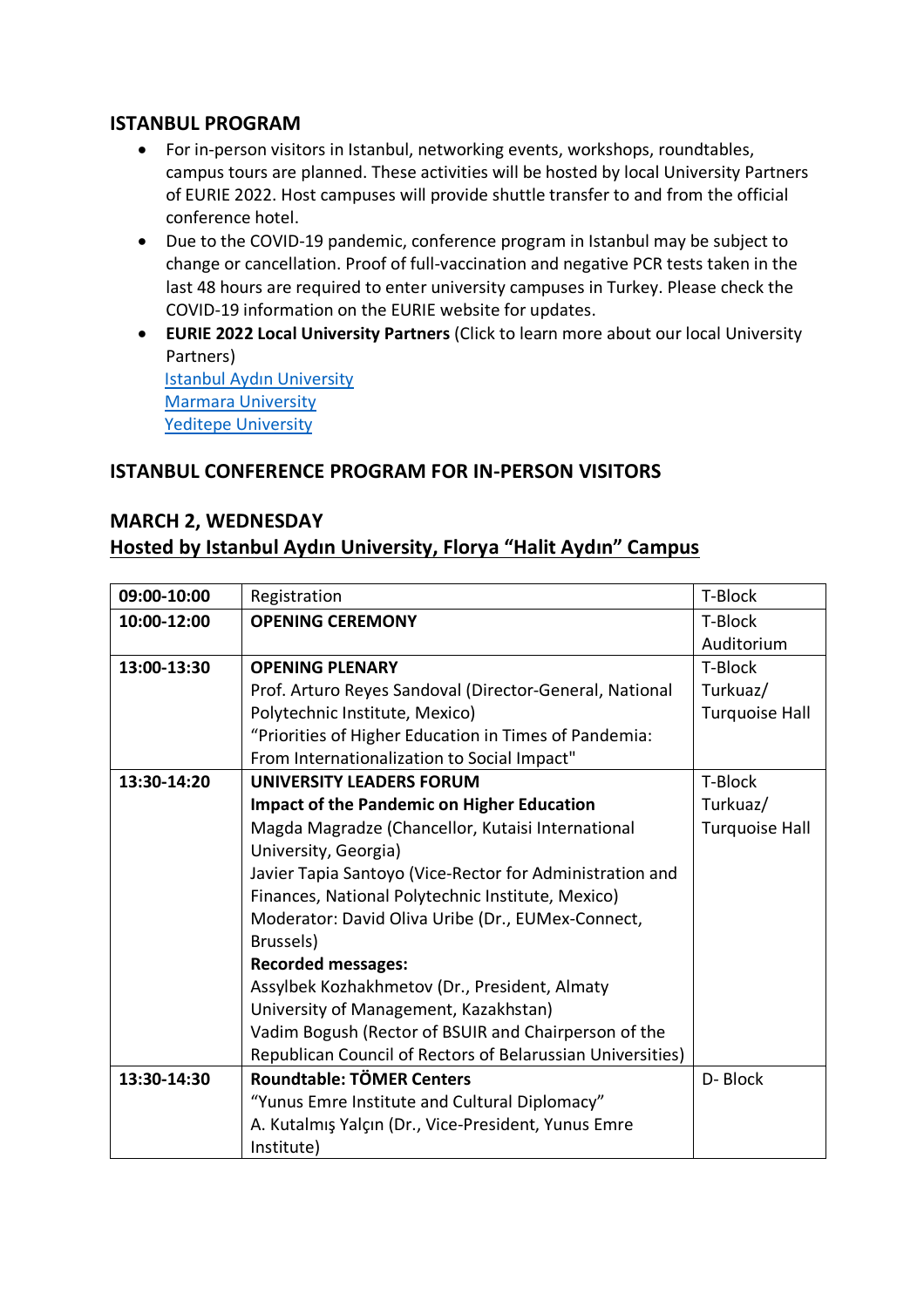|             | *Closed Session for TÖMER Centers of Turkish              |                       |
|-------------|-----------------------------------------------------------|-----------------------|
|             | <b>Universities</b>                                       |                       |
|             | ** This session will be conducted in Turkish.             |                       |
| 14:30-16:00 | <b>CANCELLED</b>                                          | T-Block               |
|             | <b>Workshop: International Education Leadership and</b>   | T2-204 (Floor 2)      |
|             | <b>Change Management</b>                                  |                       |
|             | Facilitator: Şirin Myles (Co-founder and director, The IC |                       |
|             | Global Partnership, UK)                                   |                       |
| 14:30-15:30 | Panel: Together with Our Differences: Increasing on-      | T-Block               |
|             | <b>Campus Involvement of International Students</b>       | T1-113 (Floor 1)      |
|             | Cemre Erciyes (Dr., Coordinator Women Studies & Vice      |                       |
|             | Chair of the Dept. of Social Work, Istanbul Aydın         |                       |
|             | University, Turkey)                                       |                       |
|             | "Perceived Discrimination and Social Distance towards     |                       |
|             | International Students"                                   |                       |
|             | Tezcan Zeynep ÖZKAN TİLKİ (Head of Social Services        |                       |
|             | Program, Istanbul Aydin University, Turkey)               |                       |
|             | "Intercultural Sensitivity Levels of International and    |                       |
|             | National Students at IAU"                                 |                       |
|             | Moderator: Fahimeh Hosseinnezhad (Dr., Social Work        |                       |
|             | Department, Istanbul Aydın University, Turkey)            |                       |
| 14:30-15:30 | <b>Networking Session Sponsored by WILEY:</b>             | T-Block               |
|             | "Flipped Learning Approach by WILEY English"              | T2-214 (Floor 2)      |
|             | David Rowson (Director of Academic Services, WILEY UK)    |                       |
|             | Marta Çolakoğlu (International Sales Manager, WILEY       |                       |
|             | UK)                                                       |                       |
|             | *University English Language Chairs and Preparatory       |                       |
|             | School Directors are invited.                             |                       |
| 16:00-16:30 | <b>EURAS presents: Keynote Address</b>                    | T-Block               |
|             | Paul Beresford-Hill (Dr., Chairman and Founder,           | Turkuaz/              |
|             | American International Accreditation Association of       | <b>Turquoise Hall</b> |
|             | <b>Schools and Colleges)</b>                              |                       |
|             | "The Integration of the UN Sustainable Development        |                       |
|             | <b>Goals within Higher Education Institutions and</b>     |                       |
|             | Curricula"                                                |                       |

# **MARCH 3, THURSDAY Hosted by Marmara University, Göztepe Campus**

| 09:00-10:30 | <b>Transfer to Campus</b>                             |                |
|-------------|-------------------------------------------------------|----------------|
| 10:30-12:00 | <b>University Presentation and Campus Tour</b>        | <i>ibrahim</i> |
|             |                                                       | Üzümcü         |
|             |                                                       | Conference     |
|             |                                                       | Hall           |
| 13:00-14:30 | Special Panel: "Refugees' Access to Higher Education" | <i>ibrahim</i> |
|             |                                                       | Üzümcü         |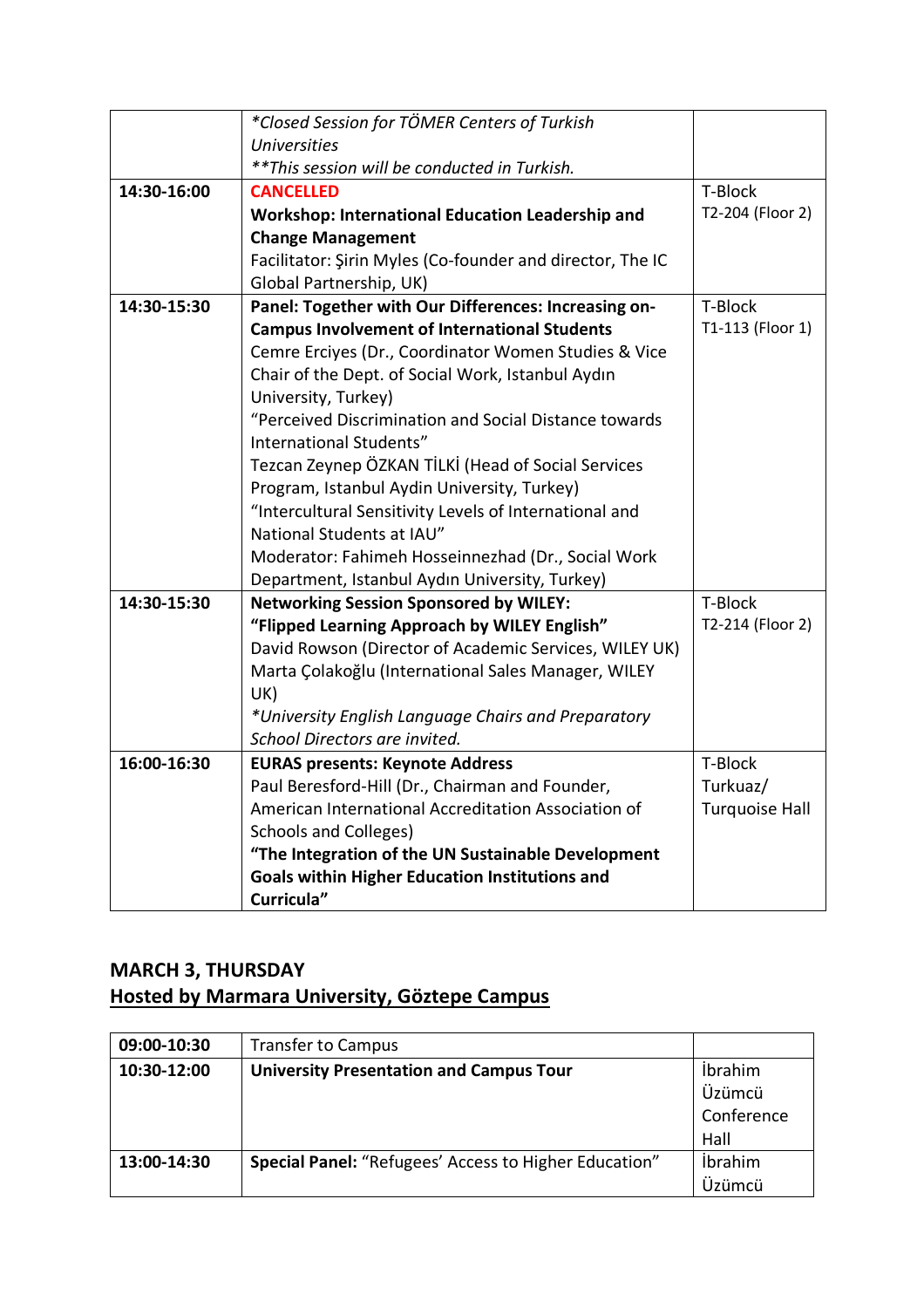|             | Bermet Tursunkulova (Dr., Director of Development,<br>American University of Central Asia, Kyrgyzstan)<br>Mr. Ulukbek Visid uulu, Head of Career Development<br>Office, American University of Central Asia, Kyrgyzstan)<br>"Special Mentorship Program for the Afghan (Refugee)<br>Students" | Conference<br>Hall |
|-------------|-----------------------------------------------------------------------------------------------------------------------------------------------------------------------------------------------------------------------------------------------------------------------------------------------|--------------------|
|             | Hakan Ergin (Dr., Istanbul University, Turkey)<br>"An Overview of Integrating Syrian Refugees into Turkish<br><b>Higher Education"</b>                                                                                                                                                        |                    |
|             | Moderator: Nuri Tinaz (Prof., Director for International<br>Relations and Academic Cooperation, Marmara<br>University, Turkey)                                                                                                                                                                |                    |
| 15:00-16:30 | <b>Roundtable Sponsored by Coursera for Campus:</b>                                                                                                                                                                                                                                           | İbrahim            |
|             | Turkish Universities' Senior Leadership Forum on                                                                                                                                                                                                                                              | Üzümcü             |
|             | Digitilization of Higher Education and Hybrid Learning                                                                                                                                                                                                                                        | Conference         |
|             | Tufan Adigüzel (Prof., Director of Office of Learning and                                                                                                                                                                                                                                     | Hall               |
|             | Teaching Enhancement, Özyeğin University, Turkey)                                                                                                                                                                                                                                             |                    |
|             | Hasan Şimşek (Prof., Faculty of Educational Sciences,                                                                                                                                                                                                                                         |                    |
|             | Bahçeşehir University, Turkey)                                                                                                                                                                                                                                                                |                    |
|             | Sevcan Türker (Director of University Partnerships-                                                                                                                                                                                                                                           |                    |
|             | EMEA, Coursera for Campus, UK)                                                                                                                                                                                                                                                                |                    |
|             | Moderator: Elif Yeşim Üstün (Prof. Dr., Dean of Faculty of                                                                                                                                                                                                                                    |                    |
|             | Education, Istanbul Aydın University, Turkey)                                                                                                                                                                                                                                                 |                    |
|             | * Rectors, Vice-rectors, Deans and Directors for Online                                                                                                                                                                                                                                       |                    |
|             | and Hybrid Learning are invited.                                                                                                                                                                                                                                                              |                    |
|             | ** This session will be conducted in Turkish.                                                                                                                                                                                                                                                 |                    |

# **MARCH 4, FRIDAY Hosted by Yeditepe University, Kayışdağı "26 Ağustos" Campus**

| 09:00-10:30 | <b>Transfer to Campus</b>                                 |           |
|-------------|-----------------------------------------------------------|-----------|
| 10:30-12:00 | <b>University Presentation and Campus Tour</b>            | Rectorate |
| 13:00-15:00 | <b>Roundtable: Quality Assurance in Higher Education</b>  | Rectorate |
|             | Berrin Yanıkkaya (Prof., Dean of Faculty of Arts and      |           |
|             | Sciences, Yeditepe University, Turkey)                    |           |
|             | Gonca Kızılkaya Cumaoğlu (Dr., Yeditepe University,       |           |
|             | Turkey)                                                   |           |
|             | Olgun Çiçek (Prof. Dr., Vice President, CEENQA, North     |           |
|             | Cyprus)                                                   |           |
|             | Moderator: İpek Karaaslan (Prof., Vice-Rector, Yeditepe   |           |
|             | University)                                               |           |
|             | * Rectors, Vice-rectors and Quality Assurance Directors   |           |
|             | are invited.                                              |           |
|             | ** This session will be conducted in Turkish.             |           |
| 13:00-14:30 | <b>Networking session sponsored by Certify Assessment</b> | Rectorate |
|             | <b>Solutions</b>                                          |           |